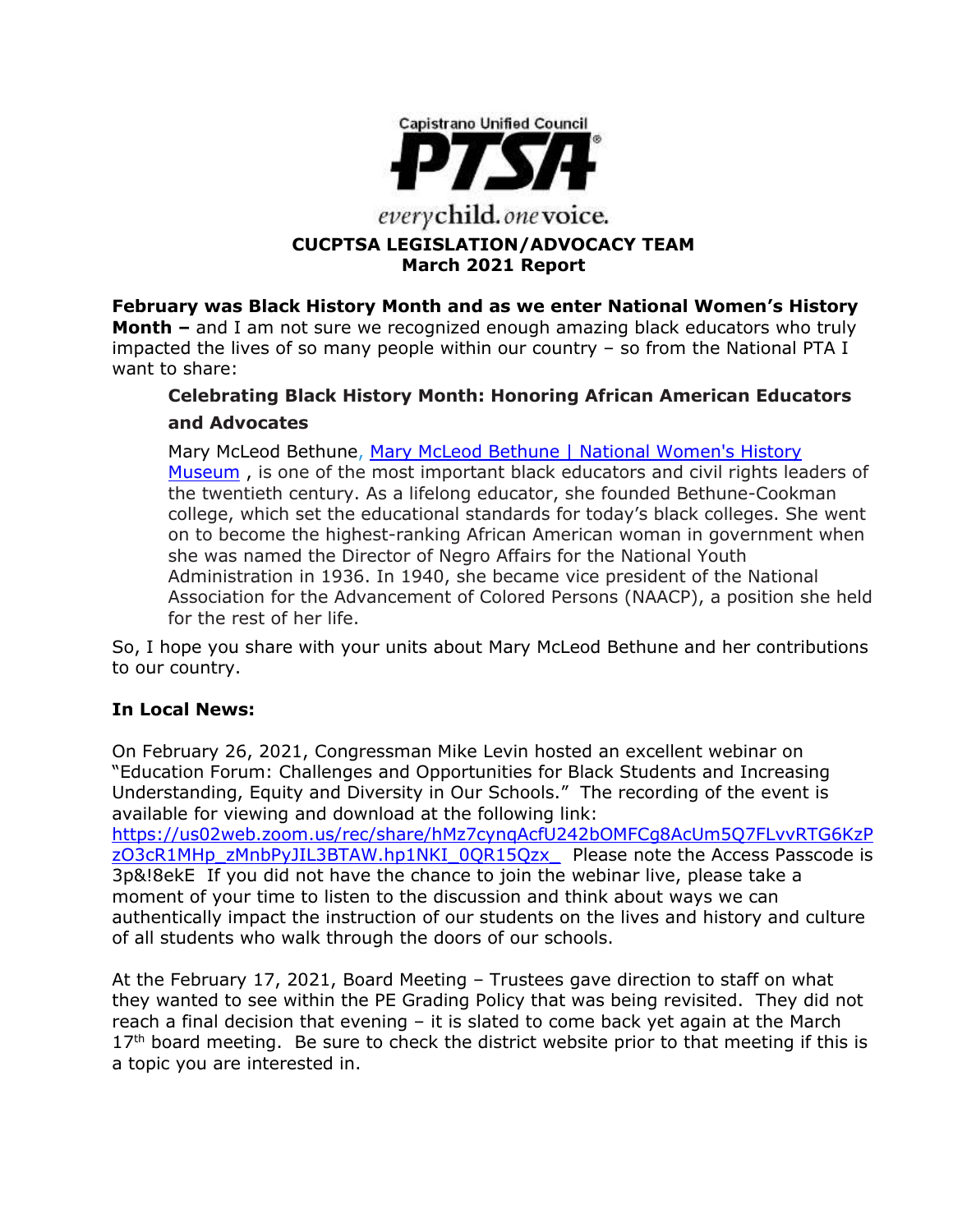The plan for the Cultural Proficiency Curriculum was pulled off of the February Board Meeting Agenda by staff. It is scheduled to come back before the board in April. Please take time to email the board your support of this work and the need to have curriculum that challenges our students and staff to have the not so fun conversations that guide us to a place where all will feel valued. While these are not easy lessons, they are not intended to make anyone feel less about themselves, but rather to help students develop their empathy skills and awareness that not all are as fortunate as some might be.

As you read the report, things are changing fast and I compile this report starting the day the last one was sent to the day I send the next report. So, I am including the dates articles are written, so you can see what has changed, but also look for ideas and how they evolved over a period of a month.

A couple of websites that I am tracking at the moment are:

Kevin Gordon does a weekly video "podcast" on YouTube that can be found here: [K-12](https://www.youtube.com/channel/UCp5ziYY2a-svTX2bw3sBZlQ)  [Politics and Tech -](https://www.youtube.com/channel/UCp5ziYY2a-svTX2bw3sBZlQ) Education - YouTube There is a new video posted each week. I encourage you to take 20 minutes a week to catch up on his latest updates.

For COVID-19 cases in Orange County: <https://occovid19.ochealthinfo.com/coronavirus-in-oc>

California Blueprint for a Safer Economy: <https://covid19.ca.gov/safer-economy/>This site updates every Tuesday with new data and updated county color coding.

Orange County COVID-19 Dashboard:

[https://ochca.maps.arcgis.com/apps/opsdashboard/index.html#/cc4859c8c522496b9f2](https://ochca.maps.arcgis.com/apps/opsdashboard/index.html#/cc4859c8c522496b9f21c451de2fedae) [1c451de2fedae](https://ochca.maps.arcgis.com/apps/opsdashboard/index.html#/cc4859c8c522496b9f21c451de2fedae) where you can track daily reported cases, deaths, cumulative numbers and other statistics specific to Orange County.

Agendas from the most recent Board of Trustee meetings can be found here:

March 3, 2021 – Special Board Meeting - [4163695457219343984.pdf \(schoolloop.com\)](https://capousd-ca.schoolloop.com/file/1514016268888/1531973256666/4163695457219343984.pdf) February 17, 2021 – Board Meeting - [https://capousd](https://capousd-ca.schoolloop.com/file/1514016268888/1531973256666/7290119953130700183.pdf)[ca.schoolloop.com/file/1514016268888/1531973256666/7290119953130700183.pdf](https://capousd-ca.schoolloop.com/file/1514016268888/1531973256666/7290119953130700183.pdf) January 20, 2021 – [https://capousd](https://capousd-ca.schoolloop.com/file/1514016268888/1531973256666/3151138416294557890.pdf)[ca.schoolloop.com/file/1514016268888/1531973256666/3151138416294557890.pdf](https://capousd-ca.schoolloop.com/file/1514016268888/1531973256666/3151138416294557890.pdf) January 6, 2021 – Special Board Meeting – Closed session only - [https://capousd](https://capousd-ca.schoolloop.com/file/1514016268888/1531973256666/4679134360524795183.pdf)[ca.schoolloop.com/file/1514016268888/1531973256666/4679134360524795183.pdf](https://capousd-ca.schoolloop.com/file/1514016268888/1531973256666/4679134360524795183.pdf)

Minutes and Audio Recordings of Meetings can be found at [https://capousd](https://capousd-ca.schoolloop.com/pf4/cms2/view_page?d=x&group_id=1514016268888&vdid=wi10b1qsopu12s)[ca.schoolloop.com/pf4/cms2/view\\_page?d=x&group\\_id=1514016268888&vdid=wi10b1](https://capousd-ca.schoolloop.com/pf4/cms2/view_page?d=x&group_id=1514016268888&vdid=wi10b1qsopu12s) [qsopu12s](https://capousd-ca.schoolloop.com/pf4/cms2/view_page?d=x&group_id=1514016268888&vdid=wi10b1qsopu12s) Minutes are listed once approved, audio is typically posted within a day or two of the meeting. Also, on this page are links to 2018-2019 minutes/agendas/audio and previous years.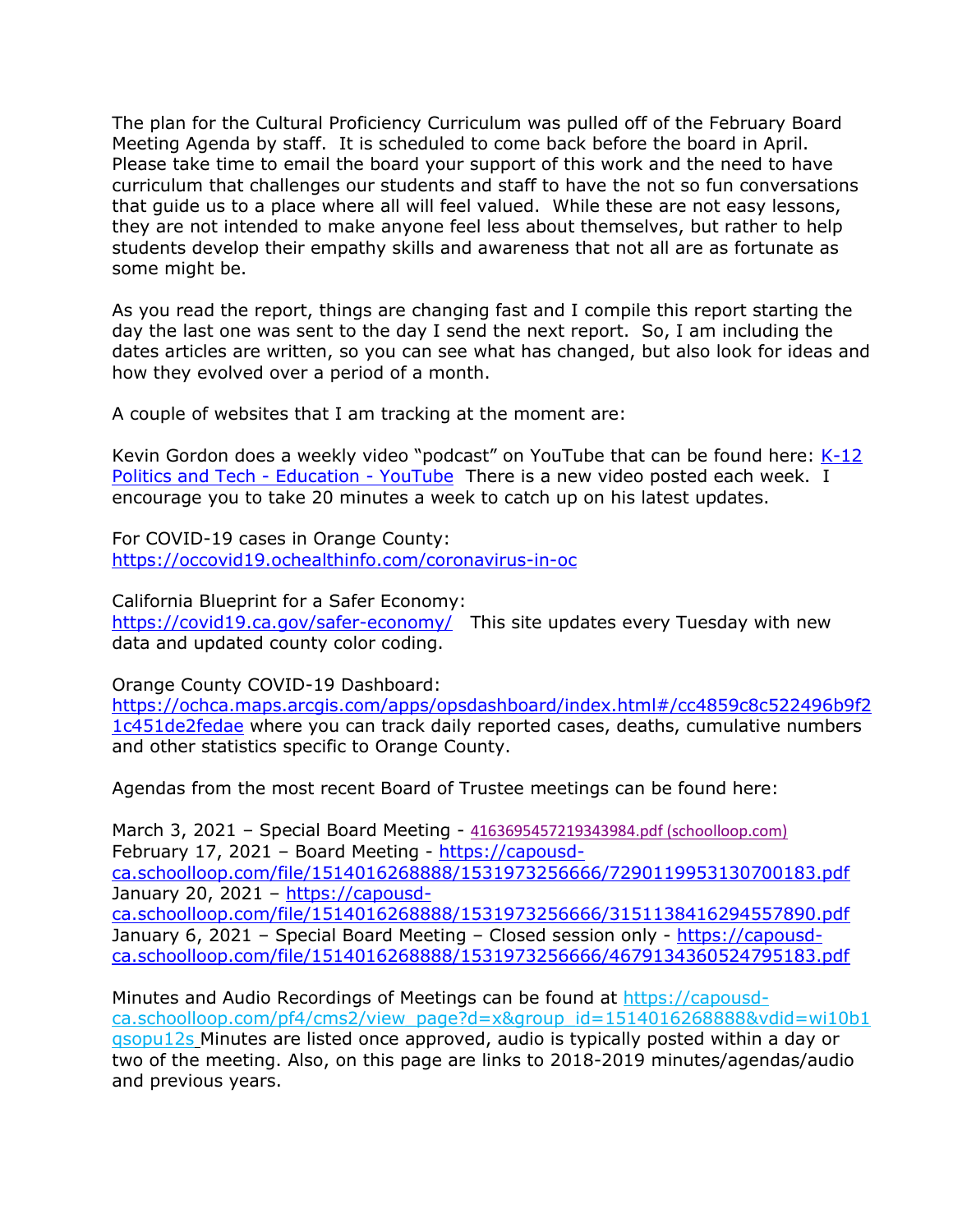# **CUCPTSA Legislation/Advocacy Racial Equity Book Club –**

We have formed our own Racial Equity Book Club – we will provide summaries of what we learned from each book read. Other updates from the book club will be included here as well. We are currently reading White Fragility: Why It's So Hard for White People to Talk About Racism by Robin Diangelo. We finished reading and discussing So You Want to Talk About Race by Ijeoma Oluo in February. The book gave detailed examples of why we need to talk about race, the author illustrated with examples from her own life. It was not an easy book to read, but it was informative and is a good jumping off point for our book club. I encourage all who are interested to borrow my copy of the book, check it out from a library, or purchase it yourself. I will say, I took copious notes within the book with my pink glitter pen – so whoever asks to borrow, know that you will see my thoughts scribbled on the pages as I read. A synopsis of our newest book will be provided after our book club discussion in March.

# **From Fourth District PTA:**

# **Talking Points for Legislative Chairs, February 2021**

Details are in the February issue of the *Advocacy Communicator.*

- Governor Newsom is asking state lawmakers to take quick budget action on \$4.6 billion in one-time funding to address student learning loss through an extended school year, summer school, or other programs. He is also asking for quick approval of \$2 billion to help school districts re-open classrooms for prekindergarten through grade 6. The Communicator has additional details about the Governor's proposed budget.
- As PTA advocates for all children, it's important to be well informed. A good resource is the **Annual Report on the Conditions of Children**, which is published every year by the Orange County Health Care Department. The Communicator has a link to the report.
- State Superintendent of Schools Tony Thurmond says the top priority of the California Department of Education is to reopen schools by making them as safe as possible. He is not in favor of state-mandated reopening because circumstances differ at districts throughout the state. His department will apply to the federal government for permission to cancel this year's statewide assessment testing.
- Virtual advocacy events are planned by Fourth District, State PTA and National PTA in February and March. So many opportunities to get important information! Details are in the Communicator.

Back issues of the Communicator can be found at: <http://www.fourthdistrictpta.org/advocacy-communicator/>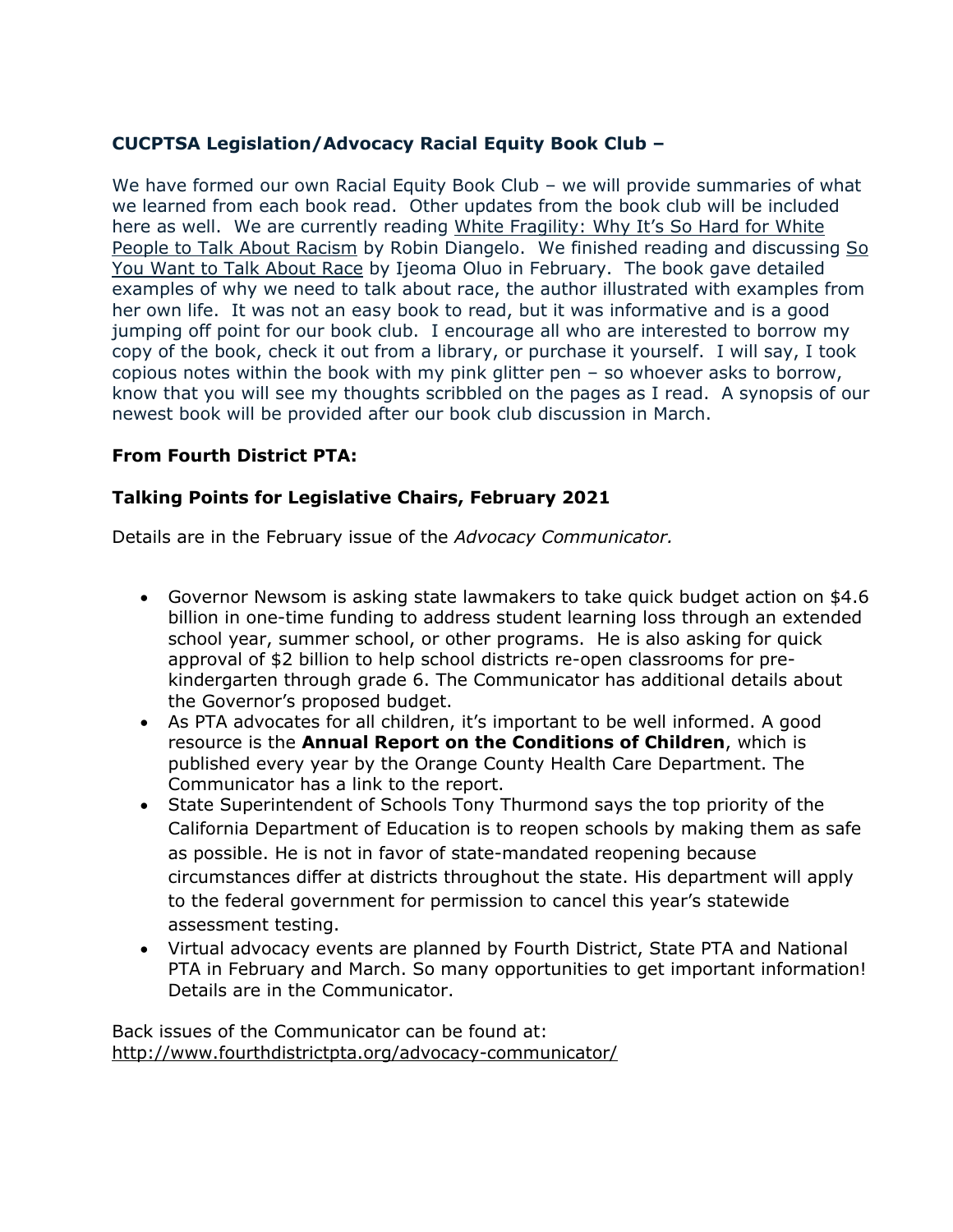## **CA PTA Monthly Advocacy Calls:**

Join California State PTA Director of Legislation Shereen Walter and members of the Legislation Team on Wednesdays.

Here is the schedule of upcoming advocacy webinars through June 2021. The webinars generally take place the first Wednesday of every month, from 7:00-8:00 p.m. (with some exceptions):

- March 3, 2021
- April 7, 2021
- May 5, 2021
- June 2, 2021

To register for any or all of these webinars, click here: [https://attendee.gotowebinar.com/rt/31940121174953740](http://capta.bmetrack.com/c/l?u=AB6FF6E&e=10CEA9F&c=4592C&t=0&l=2971D61A&email=TepeYfBsuqqthho6K9B9EXzBjzlZ2TJR&seq=1)

## **California PTA News:**

**10 Things We Recommend to Reopen Schools Safely** by the California PTA – updated February 26, 2021 - It's been almost a year since California closed school campuses. Not only are children falling behind academically, but the social isolation and fears of illness and death are taking an enormous toll on their emotional health. PTA parents across the state are frustrated by the slow reopening of schools and we share their frustration.

Last week, California State PTA put efforts into high gear, providing recommendations to the Governor and the Legislature for the quick and safe reopening of schools with the release of our **"10 Things California State PTA Recommends for the Safe Reopening of Schools."**

We unveiled these recommendations to the nearly 400 attendees at our annual legislation conference. These advocacy leaders from across the state took the PTA message with them on their legislator visits as part of the conference.

These recommendations are in addition to the months PTA leaders spent working with decision makers in Sacramento urging the safe reopening of schools and the prioritization of teachers in vaccine distribution.

To read the 10 recommendations on the California State PTA website, [10 Things](https://capta.org/resource/10-things-california-state-pta-recommends-for-the-safe-reopening-of-schools/)  [California State PTA Recommends for the Safe Reopening of Schools | California State](https://capta.org/resource/10-things-california-state-pta-recommends-for-the-safe-reopening-of-schools/)  [PTA \(capta.org\)](https://capta.org/resource/10-things-california-state-pta-recommends-for-the-safe-reopening-of-schools/) .

## **In State News:**

**California moves ahead to pursue flexibility waivers for standardized tests this year** by Sydney Johnson – February 24, 2021 – The State Board of Education in California voted unanimously to prepare to apply for more flexible standardized testing options this year as nearly 80% of students across the state continue with distance learning. … States are required to conduct standardized tests every year in math, English language arts and science, according to both state laws and the federal Every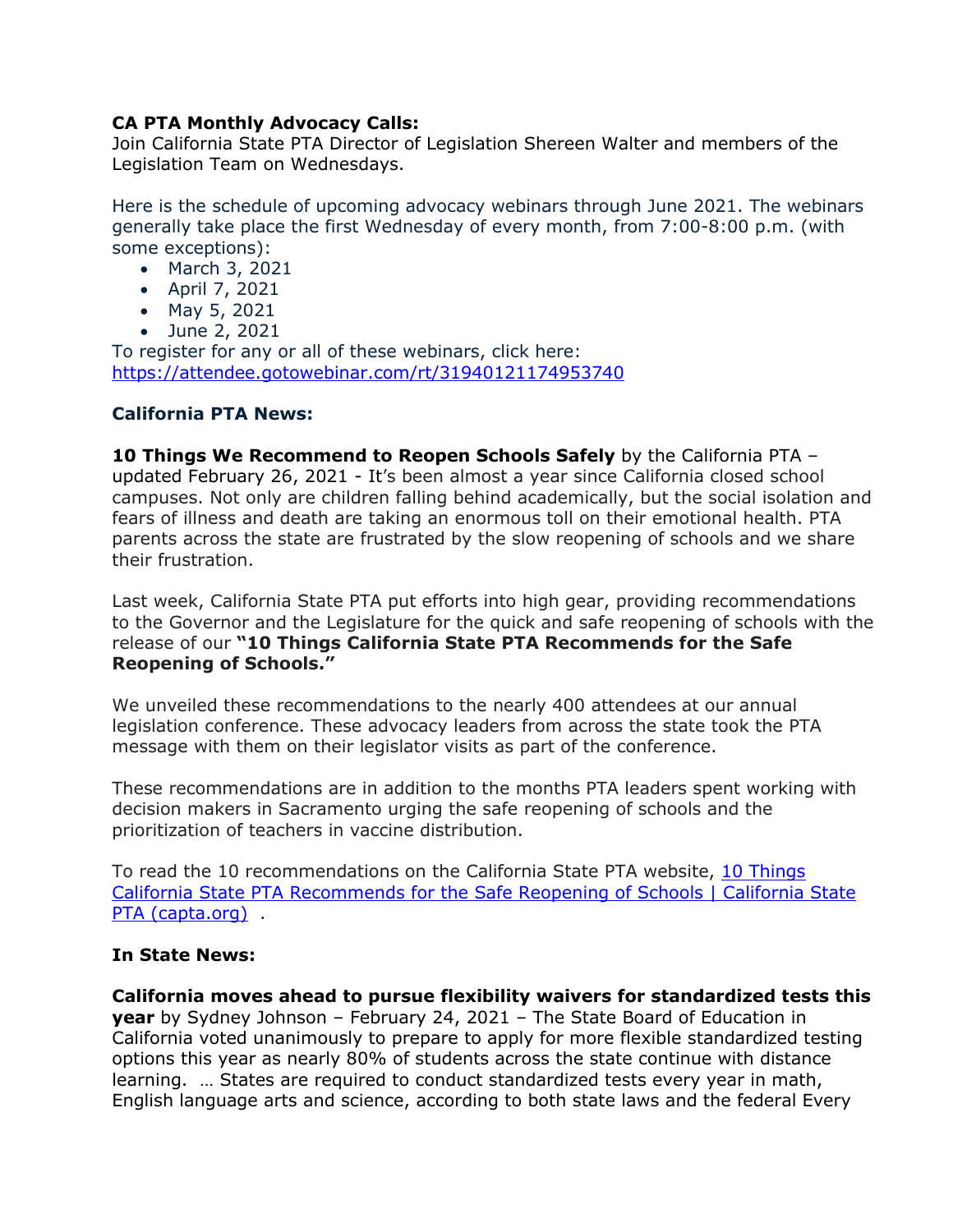Student Succeeds Act. When schools shut their buildings in March last year due to the pandemic, however, state officials said districts did not have to administer the tests pending getting a waiver from the U.S. Department of Education under then- Secretary Betsy DeVos. The department quickly granted waivers to all states relieving them of their testing obligations. Read the complete article regarding the state of testing for the 2020-21 school year and waivers at: [https://edsource.org/2021/california-moves](https://edsource.org/2021/california-moves-ahead-to-pursue-flexibility-waivers-for-standardized-tests-this-year/)[ahead-to-pursue-flexibility-waivers-for-standardized-tests-this-year/](https://edsource.org/2021/california-moves-ahead-to-pursue-flexibility-waivers-for-standardized-tests-this-year/)

# **Newsom, lawmakers set April 1 deadline to reopen schools for K-2 students: \$2billion in incentives would come with partially reopening middle and high**

**schools** by John Fensterwald – March 1, 2021 – Gov. Gavin Newsom and the Legislature have struck a deal to accelerate the reopening of school campuses by moving up the deadline to send the youngest students back to class in March. They also are adding \$2 billion in incentives and removing obstacles that districts had complained were standing in their way. Read the complete article at:

[https://edsource.org/2021/newsom-lawmakers-set-april-1-deadline-to-reopen-schools](https://edsource.org/2021/newsom-lawmakers-set-april-1-deadline-to-reopen-schools-for-k-2-students/)[for-k-2-students/](https://edsource.org/2021/newsom-lawmakers-set-april-1-deadline-to-reopen-schools-for-k-2-students/) The grandfather clause we reached out to you earlier to email our elected officials about helped with this bill and we were successful – districts that are already successfully open get to stay open under the original guidance. Thank you to all who sent in emails.

**Rising tensions, heated words add pressure to reach a deal soon on reopening California schools: Assembly Budget Chair Phil Ting says school districts want money without accountability.** By John Fensterwald – February 23, 2021 – Assembly Budget Committee Chairman Phil Ting, D-San Francisco, ended a hearing Monday as he started it, lashing out at school districts for criticizing a bill he and other legislative leaders are proposing that would condition \$2 billion in incentive funding on reopening schools, starting April 15. Read the complete article at: [https://edsource.org/2021/rising-tensions-heated-words-add-pressure-to-reach-a-deal](https://edsource.org/2021/rising-tensions-heated-words-add-pressure-to-reach-a-deal-soon-on-reopening-california-schools/)[soon-on-reopening-california-schools/](https://edsource.org/2021/rising-tensions-heated-words-add-pressure-to-reach-a-deal-soon-on-reopening-california-schools/) For Capistrano there is some concern regarding the unintended consequences of vague language within this bill. As you received in February the letter to the legislator and governor, we need a specific clause that exempts districts that have already reopened to in-person and hybrid instruction from having to jump through these new hoops. Hopefully that language is inserted. At the present, it I not specific enough to provide clarity.

**California legislators issue their conditions for reopening schools – without governor's backing: \$2 billion in incentives back on the table with longer timeline to bring back students** by John Fensterwald – February 19, 2021 – In a sign that they remain at odds with Gov. Gavin Newsom, legislative leaders on Thursday released legislation laying out their version of what districts must do to reopen schools. What's missing, however, is the governor's support after weeks of negotiations. ... Senate Bill 86 and an identical version, Assembly Bill 86, which will be presented at a legislative hearing Monday, contains key elements that Newsom himself had proposed in his Safe Schools for All reopening plan in late December. These include \$2 billion in incentives to encourage districts to sign on, and requirements that school districts negotiate safety agreements and institute rigorous testing of students and staff to qualify for the money. Read the complete article at: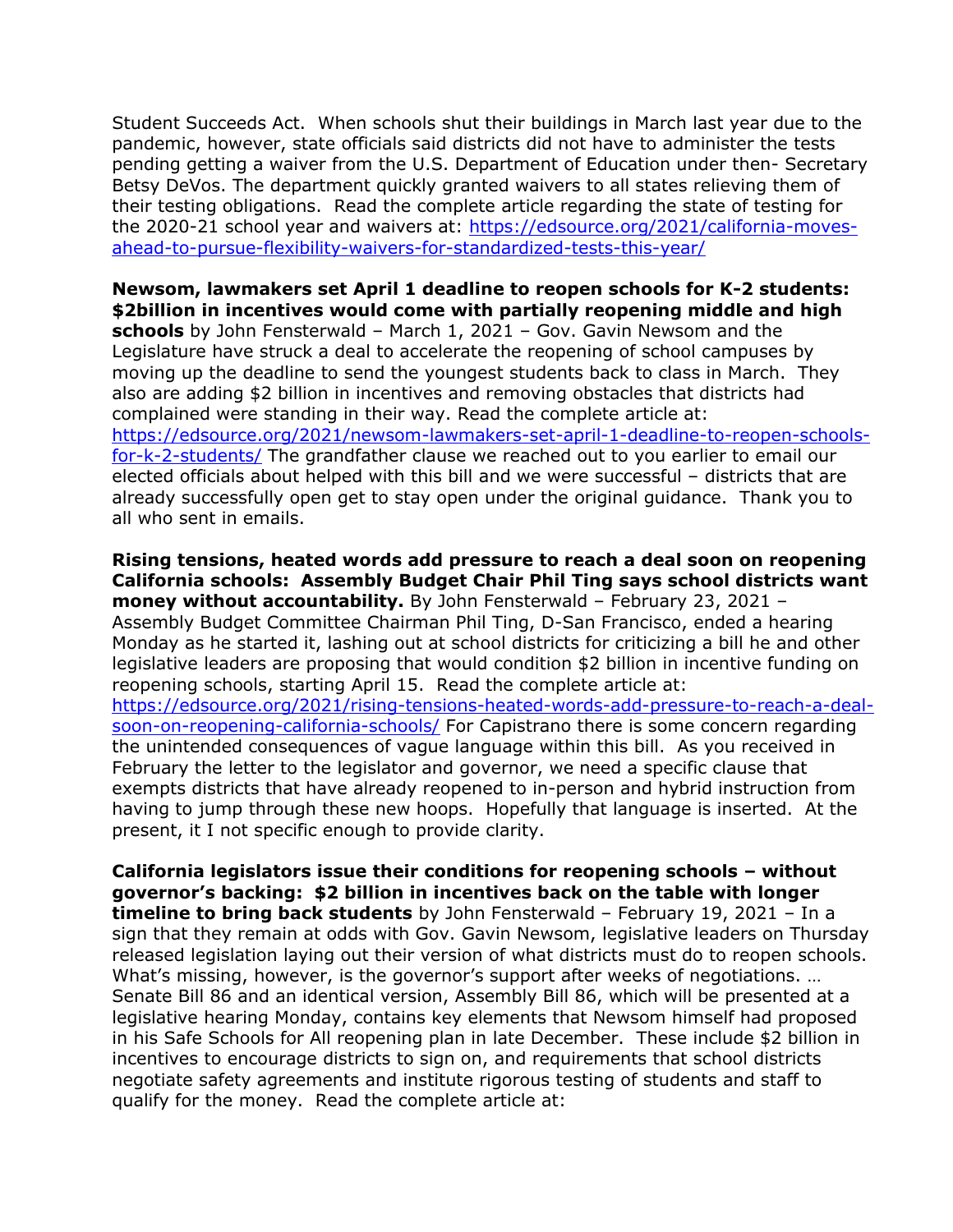[https://edsource.org/2021/california-legislators-issue-their-conditions-for-reopening](https://edsource.org/2021/california-legislators-issue-their-conditions-for-reopening-schools-without-governors-backing/)[schools-without-governors-backing/](https://edsource.org/2021/california-legislators-issue-their-conditions-for-reopening-schools-without-governors-backing/)

**Why some school districts are open for in-person instruction but in some cases, neighboring ones aren't** by Carolyn Jones – February 25, 2021 – A growing number of school districts in California are moving toward reopening campuses, but the process has been complicated, in some cases resulting in districts near each other operating on vastly different reopening schedules. Read the complete article at: [https://edsource.org/2021/why-some-california-school-districts-are-open-but-in-some](https://edsource.org/2021/why-some-california-school-districts-are-open-but-in-some-cases-the-neighboring-districts-arent/)[cases-the-neighboring-districts-arent/](https://edsource.org/2021/why-some-california-school-districts-are-open-but-in-some-cases-the-neighboring-districts-arent/) Hint – Capistrano Unified is mentioned in this article highlighting how we reopened for in-person instruction.

**Gov. Newsom's proposed cost of living increases could stave off cuts for some school districts: Governor's proposed cost-of-living adjustment would be a lifeline, but experts warn that districts should not get too comfortable.** By Ali Tadayon – February 18, 2021 – Gov. Gavin Newsom's proposed cost-of-living adjustment for school districts – part of his \$89.2 billion 2021-2022 education budget pending before the Legislature – could turn the tide for some cash-strapped districts that were bracing for budget cuts. Read the complete article at [https://edsource.org/2021/newsoms-proposed-budget-could-stave-off-cuts-for-some](https://edsource.org/2021/newsoms-proposed-budget-could-stave-off-cuts-for-some-school-districts/)[school-districts/](https://edsource.org/2021/newsoms-proposed-budget-could-stave-off-cuts-for-some-school-districts/) This is something that definitely reflects things happening within CUSD.

**California teachers grapple with grading nearly a year after initial school closures** by Sydney Johnson – February 9, 2021 – State law around distance learning does not require districts to return to letter grades. However, most districts reverted to their traditional grades this spring to increase student motivation, which some teachers said fell off under a pass/fail system. …. At least one bill making its way through the Legislature, AB104, attempts to address concerns about grading through multiple approaches, including allowing parents to request to change their child's latter grades in 2020-21 to pass/fail, and requiring CSU to accept those grades. It would also "encourage" UC to do the same. (The Legislature has limited authority to regulate UC under the State Constitution, but the same restrictions do not exist for CSU.) Read the complete article at: [https://edsource.org/2021/california-teachers-grapple-with](https://edsource.org/2021/california-teachers-grapple-with-grading-nearly-a-year-after-initial-school-closures/)[grading-nearly-a-year-after-initial-school-closures/](https://edsource.org/2021/california-teachers-grapple-with-grading-nearly-a-year-after-initial-school-closures/)

**How will expanded transitional kindergarten roll out?** By Karen D'Souza – February 18, 2021 – Gov. Newsom's proposed budget calls for a \$500 million investment, a down payment toward the ultimate goal of offering transitional kindergarten to all 4-year-olds in the state. … Newsom hopes to kick-start more programs for transitional kindergarten, or TK, as it is often called, by offering \$250 million in grants to school districts as an incentive to develop and expand these programs. The budget also includes \$50 million toward teacher training and \$200 million to build facilities for younger children. The K-12 budget "trailer bill", a 76-page document containing details about the governor's educational proposals, paints a clearer picture of how these incentives will be rolled out and what issues remain to be addressed. Read the complete article at: [https://edsource.org/2021/how-will](https://edsource.org/2021/how-will-expanded-transitional-kindergarten-roll-out/)[expanded-transitional-kindergarten-roll-out/](https://edsource.org/2021/how-will-expanded-transitional-kindergarten-roll-out/)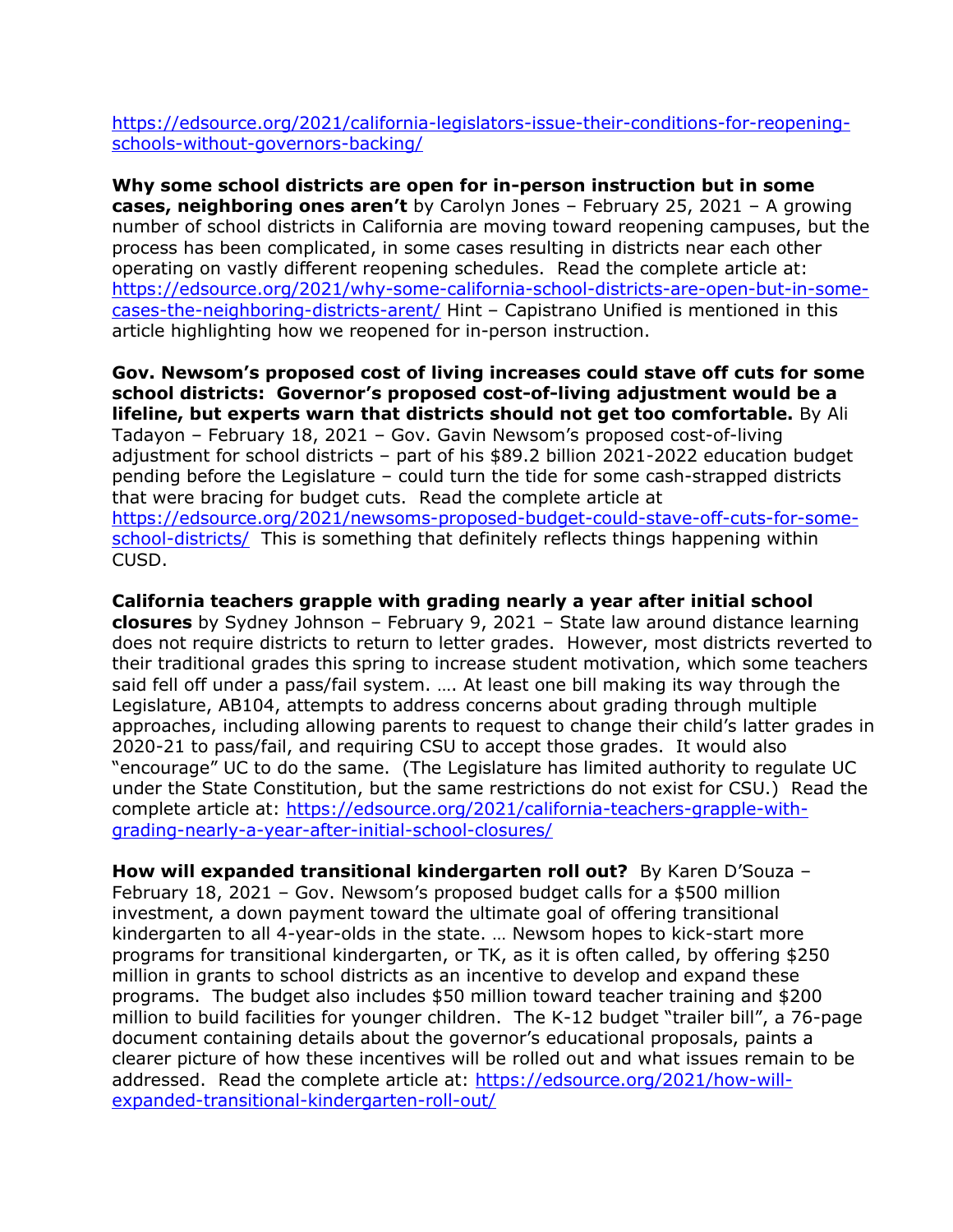#### **At the National Level:**

**Eliminating microaggressions key to creating a more equitable school culture** by Shawna De La Rosa – February 1, 2021 – Developing an anti-racist school culture means re-examining policies and practices through the lens of equity. Grading systems, uniform protocol and lesson plans can all be innately biased. Racism can exist in policies, such as those informing dress code and hair styles, that can make students of color feel like they can't be authentic at school. For example, using the term "neat" when referring to appropriate types of hair styles sends the message that hairdos often worn by Black students aren't acceptable, a guide for Teach For America suggests. Read the complete article at: [https://www.k12dive.com/news/eliminating](https://www.k12dive.com/news/eliminating-microaggressions-key-to-creating-a-more-equitable-school-cultur/)[microaggressions-key-to-creating-a-more-equitable-school-cultur/](https://www.k12dive.com/news/eliminating-microaggressions-key-to-creating-a-more-equitable-school-cultur/)

**Miguel Cardona sails through Senate hearing amid reopening schools debate: His hearing comes as Republicans increasingly blame the Biden administration and teachers unions for standing in the way of reopening schools.** By Michael Stratford – February 3, 2021 – Miguel Cardona, President Joe Biden's nominee for Education secretary, breezed through his Senate confirmation hearing on Wednesday, winning some bipartisan support even amid an increasingly contentious national political debate over reopening schools during the pandemic. Read the complete article at: [Miguel Cardona sails through Senate hearing amid reopening schools debate -](https://www.politico.com/news/2021/02/03/miguel-cardona-nomination-richard-burr-465494) **[POLITICO](https://www.politico.com/news/2021/02/03/miguel-cardona-nomination-richard-burr-465494)** 

**Schools must give standardized tests this year, Biden administration says** by Sydney Johnson – February 22, 2021 – States must resume their annual standardized tests this spring, the Biden administration confirmed on Monday. While the tests will be required, the U.S. Department of Education is allowing for new flexible options such as shortening tests, extending the testing window and remote administration. Read the complete article at: [https://edsource.org/2021/schools-must-give-standardized-tests](https://edsource.org/2021/schools-must-give-standardized-tests-this-spring/)[this-spring/](https://edsource.org/2021/schools-must-give-standardized-tests-this-spring/)

**Tracking how the coronavirus is impacting school districts: From the shift to distance learning to the impact on school budgets, we're collecting news, analysis and expert advice on how K-12 is responding to the pandemic.** By Roger Riddell, Naaz Modan, and Kara Arundel – this is updated almost daily and you can review back to mid-May by week to see what has been happening. …. The nation's public school districts faced unprecedented disruption to the school year as the novel coronavirus pandemic shut down buildings and forced learning online, to the extent educators were able to do so. Shutdowns forced districts and policymakers alike to make strides in addressing the "homework gap" resulting from a lack of home internet and device access that already adversely affected many students prior to shutdowns. Further complicating the situation: Educators needed additional training, the delivery of curriculum had to be rethought, and many low-income students' only guaranteed meals throughout the day were through school programs. … And that's not even considering the impending funding tsunami expected from the economic impacts of the shutdowns, or the challenge of reopening schools in the fall and planning for a variety of scenarios. … Follow along below as we track major news and analysis of the coronavirus's impact